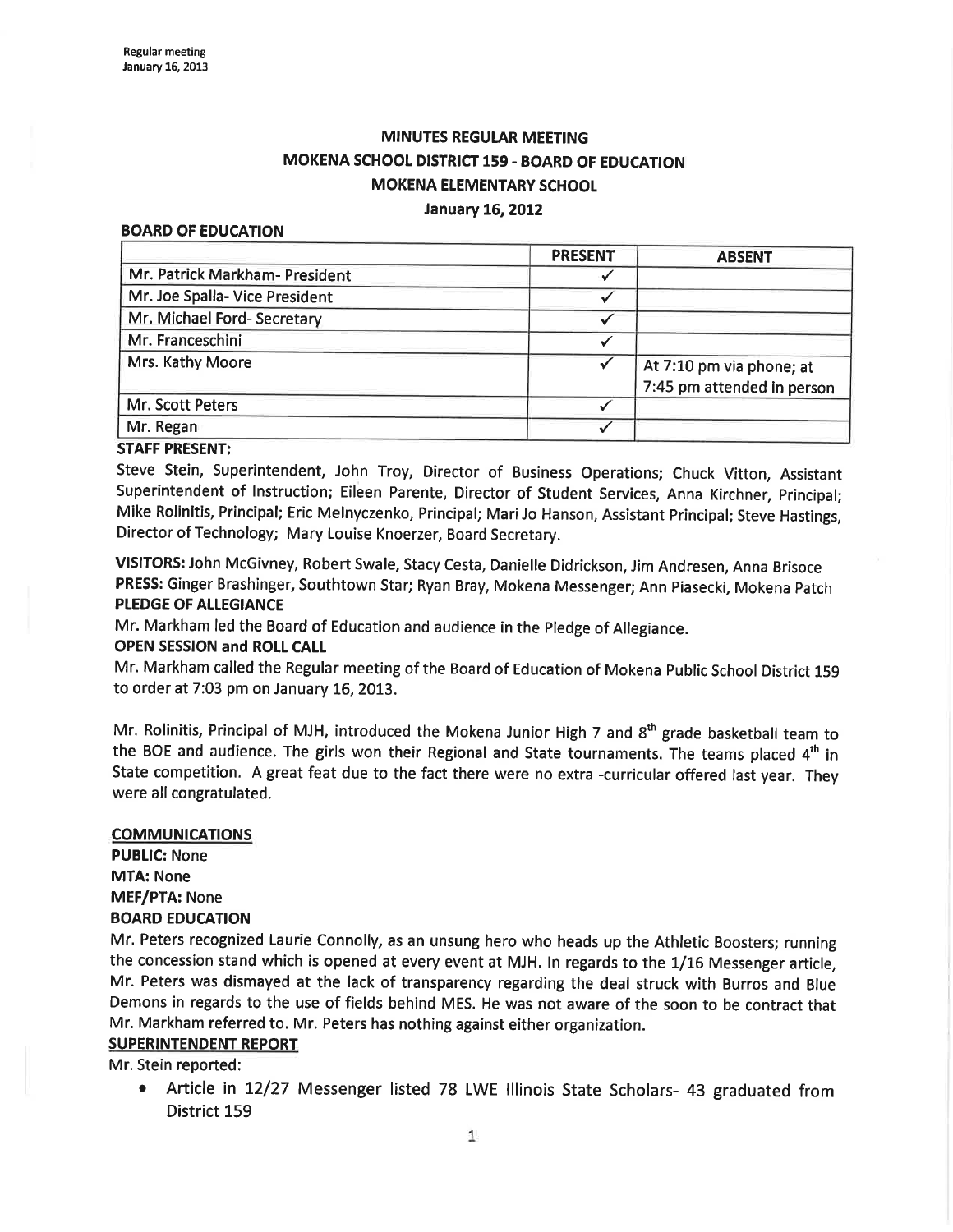- Attended Chamber of Commerce meeting 1/15- Inaugural dinner is 1/25 at DiNolfo's
- o Read thank you note from Cancer support Center for 52,285.00 donation. Thanked teacher Debi Blank for all her hard work and all who were involved; approx. 600 peopte attended.
- No good news from Washington and Springfield; Tribune reported \$400 million less for education; CPI December number came in at 1.7

### PRINCIPALS REPORTS

Mrs. Kirchner presented to BOE:

¡ Provided updated with a timeline of the safety changes made in MES building and other district changes

Mr. Melnyczenko presented to BOE:

- o Updated some safety procedures in MIS building
- . Lots of testing taking place this week; Benchmarking; Terra Nova and Access
- o Final Mission Statement "The mission of Mokena Intermediate School is to provide a sale and secure learning environment in order to create lifelong learners while emphasizing respect, responslbility, and independent critical thinking."

Mr. Rolinitis presented to BOE:

- o Conducted an unannounced lockdown drill on I/I5 with Mokena police present; lockdown was completed in two minutes;
- Safety Dog "Goldie" was at MJH; no drug of any kind present
- Boys' Basketball winding down; Volleyball just beginning
- o Music Pre-contest held the previous weekend
- Spoke of Mr. Martinus' Border Crossing project; a great experience for students
- Geography Bee held  $1/11$  James DiFiore earned  $1<sup>st</sup>$  place; great to see students cheering for an academic event

## **APPROVAL OF PREVIOUS MINUTES**

Mr. Spalla moved to approve minutes for Committee of the Whole December 5,2012; seconded by Mr. Franceschini. The Board was all in favor.

Mr. Peters discussed the Kadner article attached to December 19, 2012 minutes.

Mr. Peters moved to approve the amended minutes of December 19, 2012 Regular Board meeting removing "the Kadner 12/5 excerpts on page 11, leaving Mr. Markham's levy statement attached; the motion was seconded by Mrs. Moore.

**On Roll Call** 

Ayes: Mr. Ford, Mrs. Moore, Mr. peters, Mr. Regan, Mr. Spalla

Nays: Mr. Franceschini, Mr. Markham Abstain: None

## MOTION CARRIED 5-2

Mr. Spalla move to approve December 19, 2012 Closed Session part 1 &2 minutes. Mr. Ford seconded the motion. The Board was all in favor.

#### INFORMATION REPORTS

## **FINANCIAL REPORT**

Mr. Troy reviewed the Financial Report with the Board of Education. The revenue for the month in all funds was \$316,134.34 or 1.68% of budgeted revenues. The expenditures for the month in all funds were 51,381,083.94 or 7.42%% of the budgeted expenditures. As reported last month expenses for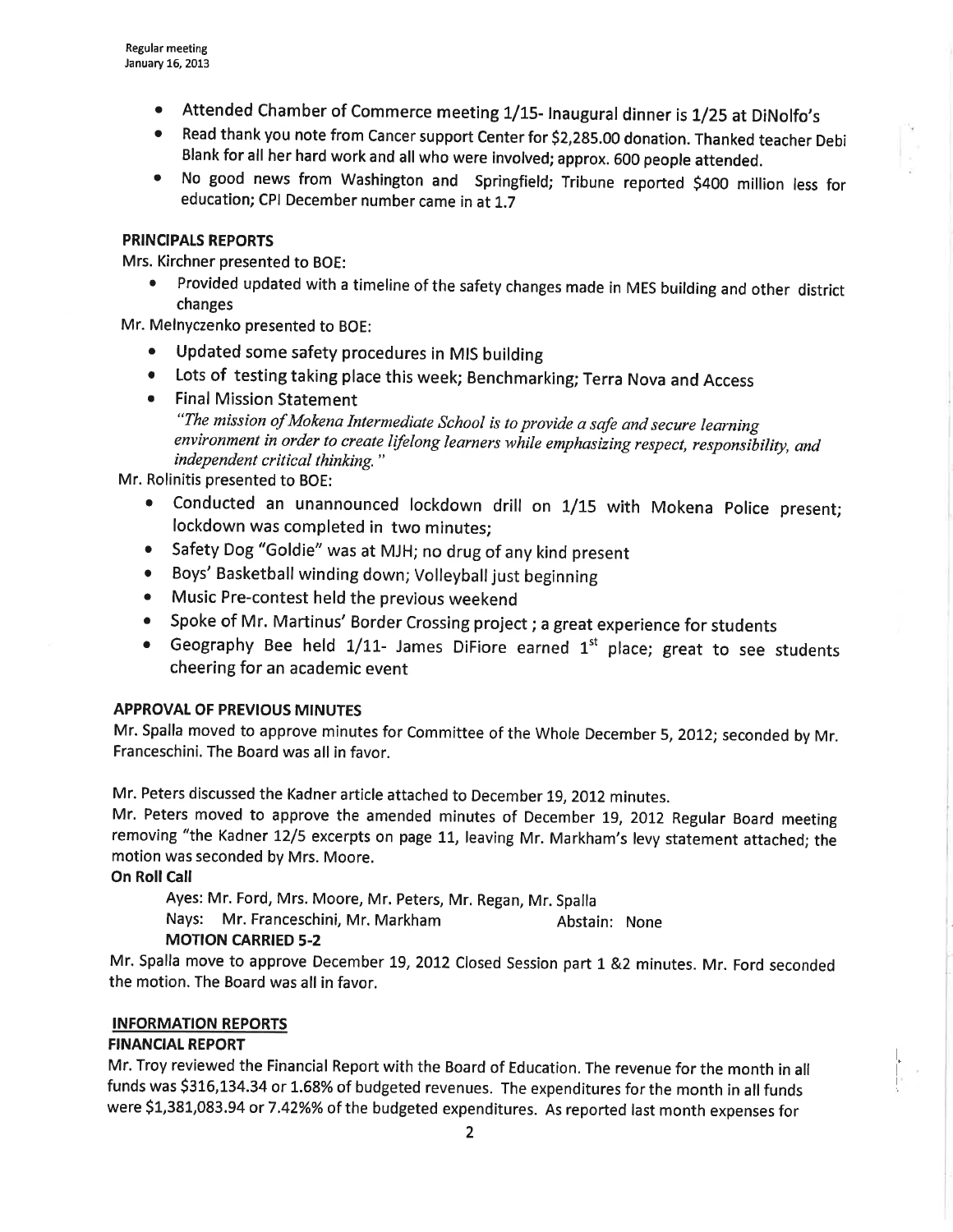December were noticeably less than November and less compared year to year. This was due to the timing of bond and interest payments. Through December we have received \$7,830,752.49 in levy revenue out of the \$15,027,306.00 budgeted.

| <b>Month</b>    | Revenue<br>2011 | % of Bud.<br>Rev. | Expense     | % of Bud.<br>Exp. | Revenue<br>2012 | % of Bud.<br>Rev. | Expense     | % of Bud.<br>Exp. |
|-----------------|-----------------|-------------------|-------------|-------------------|-----------------|-------------------|-------------|-------------------|
| <b>December</b> | \$620,611       | 3.54%             | \$2,810,671 | 15.08%            | \$316,134       | 1.68%             | \$1,381,083 | 7.42%             |

Budget concerns:

- $\bullet$  Bond Charge \$15,485
- Special Ed A I account 12/13 budget is  $$0 -$  will be over  $$101,000$  (approx.4 students)
- o Transportation claim due to 2010 audit approx. StS,000

Mr. Troy cannot guarantee the \$114,000 surplus in budget for end of year- District has no control over Special Education services.

Good news regarding State revenue will receive vouchered \$33, 311.74 in Special Ed. transportation.

## TREASURER REPORT

Mr. Troy reviewed the Treasurer's Report with the BOE reporting an ending balance of \$11,415,632.96 for December; presented the Certificate of Deposit lnvestment report as well.

Mr. Markham asked for Mr. Troy to reach out to the Will County Treasurer Steve Weber.

#### STUDENT ACTIVITY REPORT

Mr. Troy reviewed the Quarterly Student Activity Report with the BOE.

Mrs. Moore requested of Mr. Troy to monitor PTA and MEF accounts on a quarterly basis. Mr. Troy stated the district has no fiduciary responsibility to these organizations; Mrs. Moore would like a check and balance between the District and the school organizations. Mr. Troy said he would look into it.

## MEDICAL INSURANCE UPDATE

Open enrollment for Blue Cross Blue Shield Medical lnsurance is this month. The effective date for the insurance will be February 1, 2013 to June 30, 2013. Total premiums decreased approximately 4%. The annual savings for the employee will be \$53.04. Mr. Troy is continuing to work with MTA insurance committee. New enrollment will begin in July so all the insurances are on the same enrollment schedule.

#### 2013-2014 PROPOSED School CALENDAR

Mr. Stein presented the tentative calendar for the 2013-14 school year. The calendar will be approved at the February Board meeting.

#### SPANISH

Mr. Franceschini asked the administration to consider Spanish 1 taught at Lincoln Way be offered as <sup>a</sup> curricular class for 8<sup>th</sup> grade at MJH again. According to the survey completed by parents 39% requested the program. Dr. Vitton and Mr. Rolinitis will explore the possibility in terms of scheduling and staff; continue to discuss the semester courses currently offered. Additional information will be provided in March.

## BUDGET CALENDAR

Mr. Troy provided a simplified 2013-2014 budget Calendar. The adoption on the levy has been moved up one month to November.

Mr. Spalla asked that the new buses leases coordinate with the budget calendar.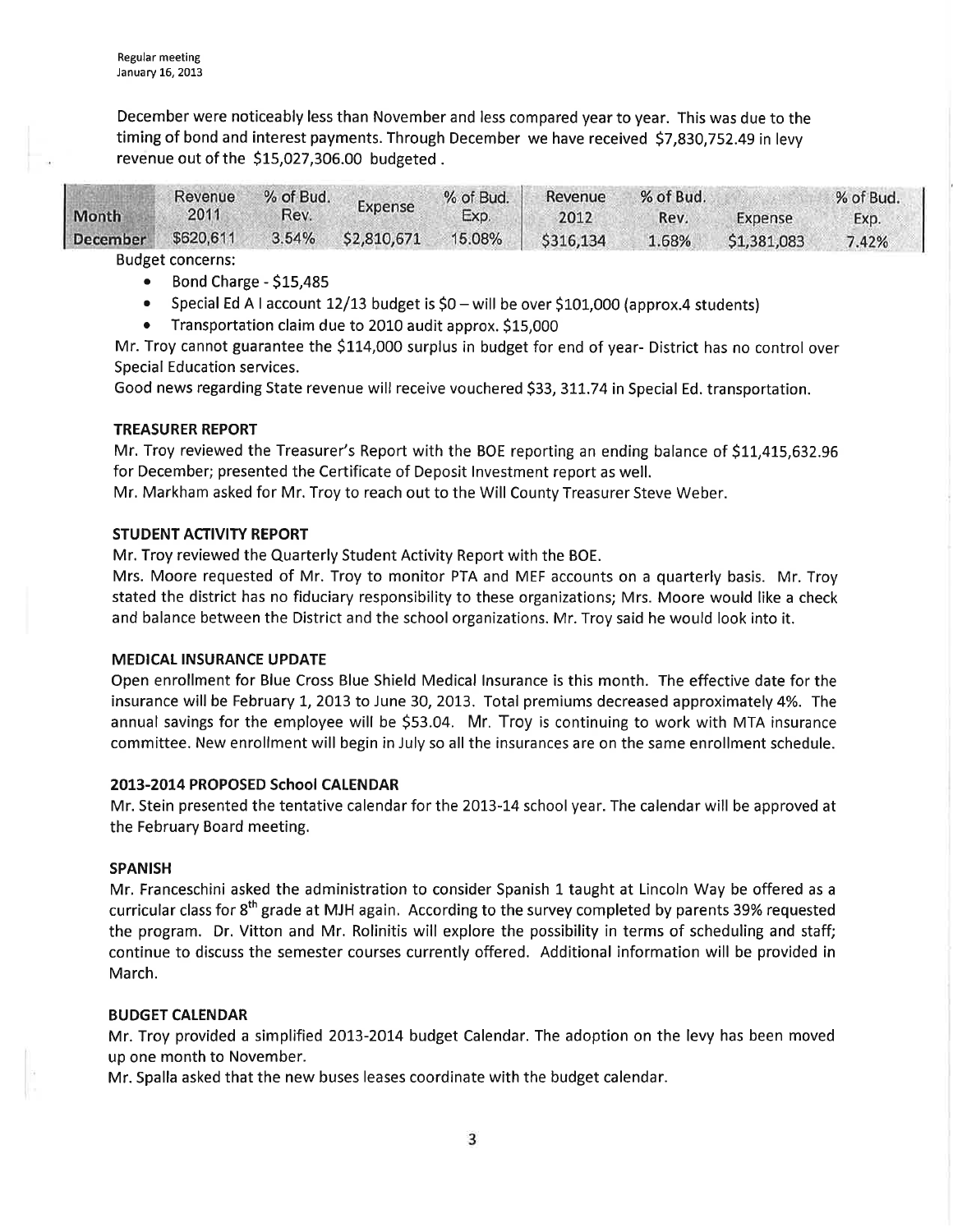Will County Transportation Consortium agreement was presented; this is proposal for drug and alcohol testing for bus drivers at a group discount.

## LINCOLN WAY SPECIAL EDUCATION MINUTES

Mrs. Moore presented to BOE:

- The biggest concern that has effected District #843 is District #122 intent to leave the cooperative causing the revamping and reallocating of expenses to the remaining districts
- . lmpacts bus leases, personnel, all services
- ¡ Each remaining district will vote to agree or disagree of District #122 intent. They agreed all the districts will do it in the same month

## **POLICY**

Mr. Stein presented updates to Policy 2:260; 7:10 and 7:20 for Board review.

## CERTIFY CANDIDATES FOR APRIL 2013 ELECTION

Mr. Stein presented the candidates for the April 9,2013 Consolidated Election as follows:

- 1. Robert Swale 5. Mark Franceschini
- 2. Anna M. Briscoe 6. Jeffrey Regan
- 3. Stacy Ann Cesta 7. Danielle Didrickson
- 4. Jim Andresen

## FEES

Mr. Troy presented a report in regards to the 520,000 applied to a contingency account during the budget process. Due to unforeseen expenditures, which were highlighted, Mr. Troy does not recommend reducing fees for the balance of 2012-13 year.

CPI figure came in earlier in the day: for December 2012 CPI rose 1.7 after a 3.0 percent increase in 2011. This was the third smallest December. In the past ten years December averaged a 2.4% increase.

Mr. Troy presented several scenarios regarding fee structures for 2013-2014. The levy for the 2013-2014 school year will be less.

- 1. eliminate locker fee
- 2. eliminate technology fee
- 3. eliminate both fees
- 4. 10% reduction in transportation fees
- 5. reduction of extracurricular fees at 10% and at 20 %

A chart was provided of the surrounding Lincoln Way district schools and their fees in comparison. Mr. Troy also pointed out the variance in tax rate for all schools. Frankfort 157 C the highest at 3.6144 and Mokena at the lowest 2.4452.

Mrs. Moore would like to have seen this report sooner; report was available late afternoon day of meeting; requested looking at Early Start Fees when considering all fees.

Mr. Regan requested the free and reduced numbers from surrounding districts; requested looking at transportation routing and combining runs.

## **TECHNOLOGY UPDATE**

Mr. Hastings provided the BOE with update of continued integration of technology in the District: